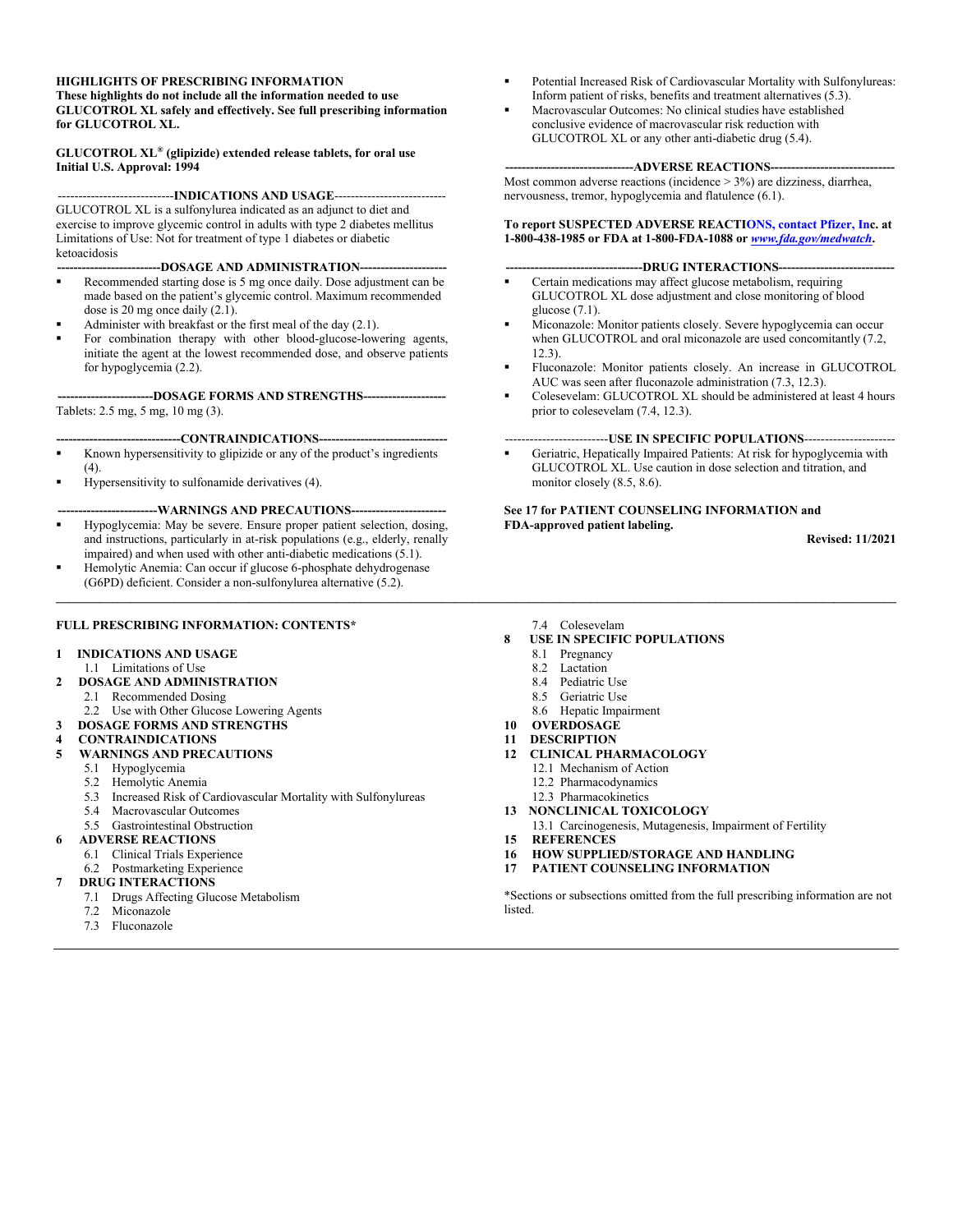### **FULL PRESCRIBING INFORMATION**

## **1 INDICATIONS AND USAGE**

GLUCOTROL XL is indicated as an adjunct to diet and exercise to improve glycemic control in adults with type 2 diabetes mellitus.

### **1.1 Limitations of Use**

GLUCOTROL XL is not recommended for the treatment of type 1 diabetes mellitus or diabetic ketoacidosis.

## **2 DOSAGE AND ADMINISTRATION**

#### **2.1 Recommended Dosing**

GLUCOTROL XL should be administered orally with breakfast or the first main meal of the day.

The recommended starting dose of GLUCOTROL XL is 5 mg once daily. Start patients at increased risk for hypoglycemia (e.g. the elderly or patients with hepatic insufficiency) at 2.5 mg *[see Use in Specific Population (8.5, 8.6)]*.

Dosage adjustment can be made based on the patient's glycemic control. The maximum recommended dose is 20 mg once daily.

Patients receiving immediate release glipizide may be switched to GLUCOTROL XL once daily at the nearest equivalent total daily dose.

### **2.2 Use with Other Glucose Lowering Agents**

When adding GLUCOTROL XL to other anti-diabetic drugs, initiate GLUCOTROL XL at 5 mg once daily. Start patients at increased risk for hypoglycemia at a lower dose.

When colesevelam is coadministered with glipizide ER, maximum plasma concentration and total exposure to glipizide is reduced. Therefore, GLUCOTROL XL should be administered at least 4 hours prior to colesevelam.

## **3 DOSAGE FORMS AND STRENGTHS**

GLUCOTROL XL (glipizide) Extended Release tablets:

2.5 mg, blue and imprinted with "GLUCOTROL XL 2.5" or "GXL 2.5" on one side 5 mg, white and imprinted with "GLUCOTROL XL 5" or "GXL 5" on one side 10 mg, white and imprinted with "GLUCOTROL XL 10" or "GXL 10" on one side

## **4 CONTRAINDICATIONS**

Glipizide is contraindicated in patients with:

- Known hypersensitivity to glipizide or any of the product's ingredients.
- Hypersensitivity to sulfonamide derivatives.

## **5 WARNINGS AND PRECAUTIONS**

#### **5.1 Hypoglycemia**

All sulfonylurea drugs, including GLUCOTROL XL, are capable of producing severe hypoglycemia *[see Adverse Reactions (6)]*. Concomitant use of GLUCOTROL XL with other anti-diabetic medication can increase the risk of hypoglycemia. A lower dose of GLUCOTROL XL may be required to minimize the risk of hypoglycemia when combining it with other anti-diabetic medications.

Educate patients to recognize and manage hypoglycemia. When initiating and increasing GLUCOTROL XL in patients who may be predisposed to hypoglycemia (e.g., the elderly, patients with renal impairment, patients on other anti-diabetic medications) start at 2.5 mg. Debilitated or malnourished patients, and those with adrenal, pituitary, or hepatic impairment are particularly susceptible to the hypoglycemic action of anti-diabetic medications. Hypoglycemia is also more likely to occur when caloric intake is deficient, after severe or prolonged exercise, or when alcohol is ingested.

The patient's ability to concentrate and react may be impaired as a result of hypoglycemia. Early warning symptoms of hypoglycemia may be different or less pronounced in patients with autonomic neuropathy, the elderly, and in patients who are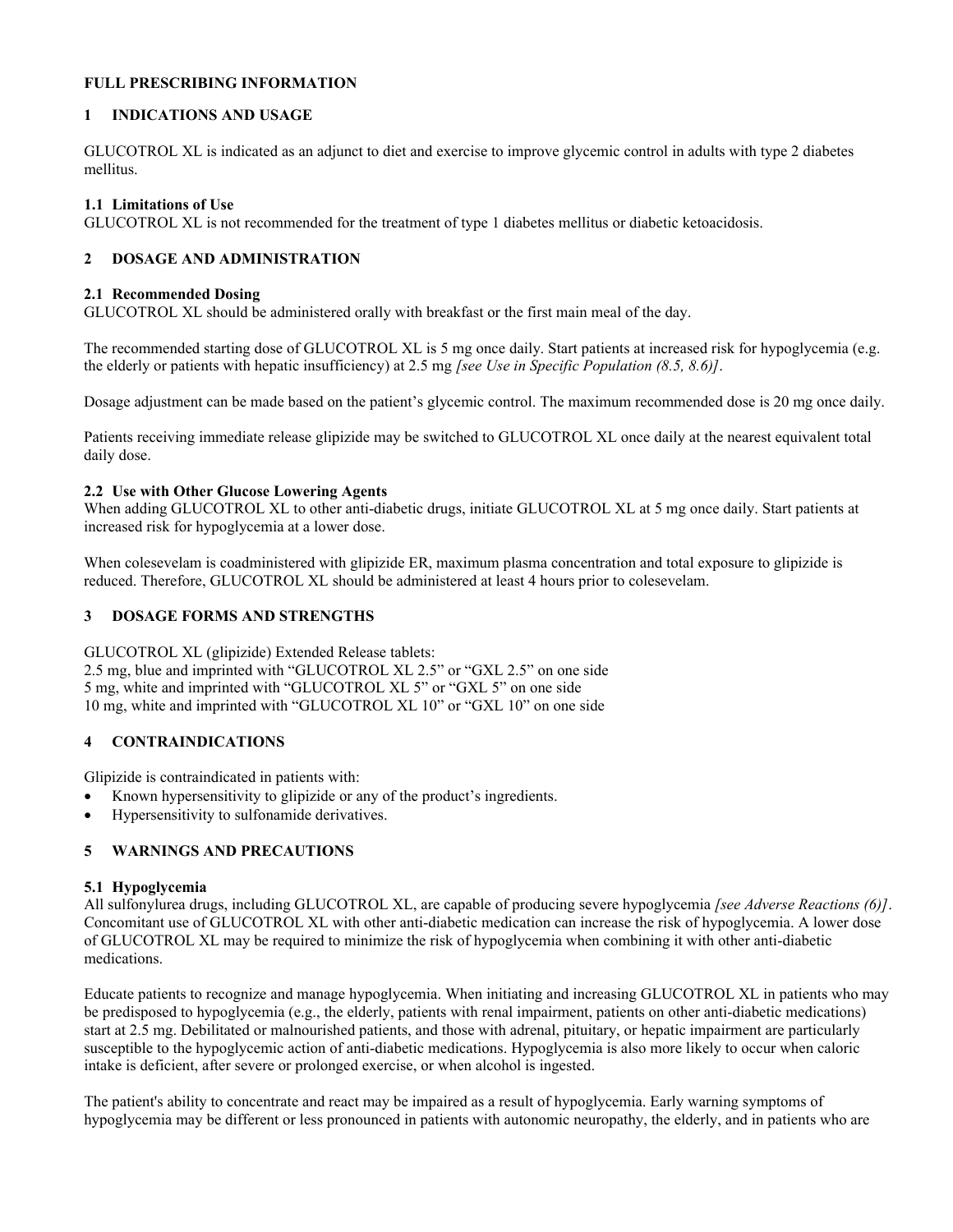taking beta-adrenergic blocking medications or other sympatholytic agents. These situations may result in severe hypoglycemia before the patient is aware of the hypoglycemia**.**

These impairments may present a risk in situations where these abilities are especially important, such as driving or operating other machinery. Severe hypoglycemia can lead to unconsciousness or convulsions and may result in temporary or permanent impairment of brain function or death.

## **5.2 Hemolytic Anemia**

Treatment of patients with glucose 6-phosphate dehydrogenase (G6PD) deficiency with sulfonylurea agents, including GLUCOTROL XL, can lead to hemolytic anemia. Avoid use of GLUCOTROL XL in patients with G6PD deficiency. In post marketing reports, hemolytic anemia has also been reported in patients who did not have known G6PD deficiency.

### **5.3 Increased Risk of Cardiovascular Mortality with Sulfonylureas**

The administration of oral hypoglycemic drugs has been reported to be associated with increased cardiovascular mortality as compared to treatment with diet alone or diet plus insulin. This warning is based on the study conducted by the University Group Diabetes Program (UGDP), a long-term prospective clinical trial designed to evaluate the effectiveness of glucose-lowering drugs in preventing or delaying vascular complications in patients with type 2 diabetes mellitus. The study involved 823 patients who were randomly assigned to one of four treatment groups.

UGDP reported that patients treated for 5 to 8 years with diet plus a fixed dose of tolbutamide (1.5 grams per day) had a rate of cardiovascular mortality approximately 2½ times that of patients treated with diet alone. A significant increase in total mortality was not observed, but the use of tolbutamide was discontinued based on the increase in cardiovascular mortality, thus limiting the opportunity for the study to show an increase in overall mortality. Despite controversy regarding the interpretation of these results, the findings of the UGDP study provide an adequate basis for this warning. The patient should be informed of the potential risks and advantages of glipizide and of alternative modes of therapy.

Although only one drug in the sulfonylurea class (tolbutamide) was included in this study, it is prudent from a safety standpoint to consider that this warning may also apply to other oral hypoglycemic drugs in this class, in view of their close similarities in mode of action and chemical structure.

#### **5.4 Macrovascular Outcomes**

There have been no clinical studies establishing conclusive evidence of macrovascular risk reduction with GLUCOTROL XL or any other anti-diabetic drug.

#### **5.5 Gastrointestinal Obstruction**

There have been reports of obstructive symptoms in patients with known strictures in association with the ingestion of another drug with this non-dissolvable extended release formulation. Avoid use of GLUCOTROL XL in patients with preexisting severe gastrointestinal narrowing (pathologic or iatrogenic).

## **6 ADVERSE REACTIONS**

The following serious adverse reactions are discussed in more detail below and elsewhere in the labeling:

- Hypoglycemia *[see Warnings and Precautions (5.1)]*
- Hemolytic anemia *[see Warnings and Precautions (5.2)]*

#### **6.1 Clinical Trials Experience**

Because clinical trials are conducted under widely varying conditions, adverse reaction rates observed in the clinical trials of a drug cannot be directly compared to rates in the clinical trials of another drug and may not reflect the rates observed in practice.

In clinical trials, 580 patients from 31 to 87 years of age received GLUCOTROL XL in doses from 5 mg to 60 mg in both controlled and open trials. The dosages above 20 mg are not recommended dosages. In these trials, approximately 180 patients were treated with GLUCOTROL XL for at least 6 months.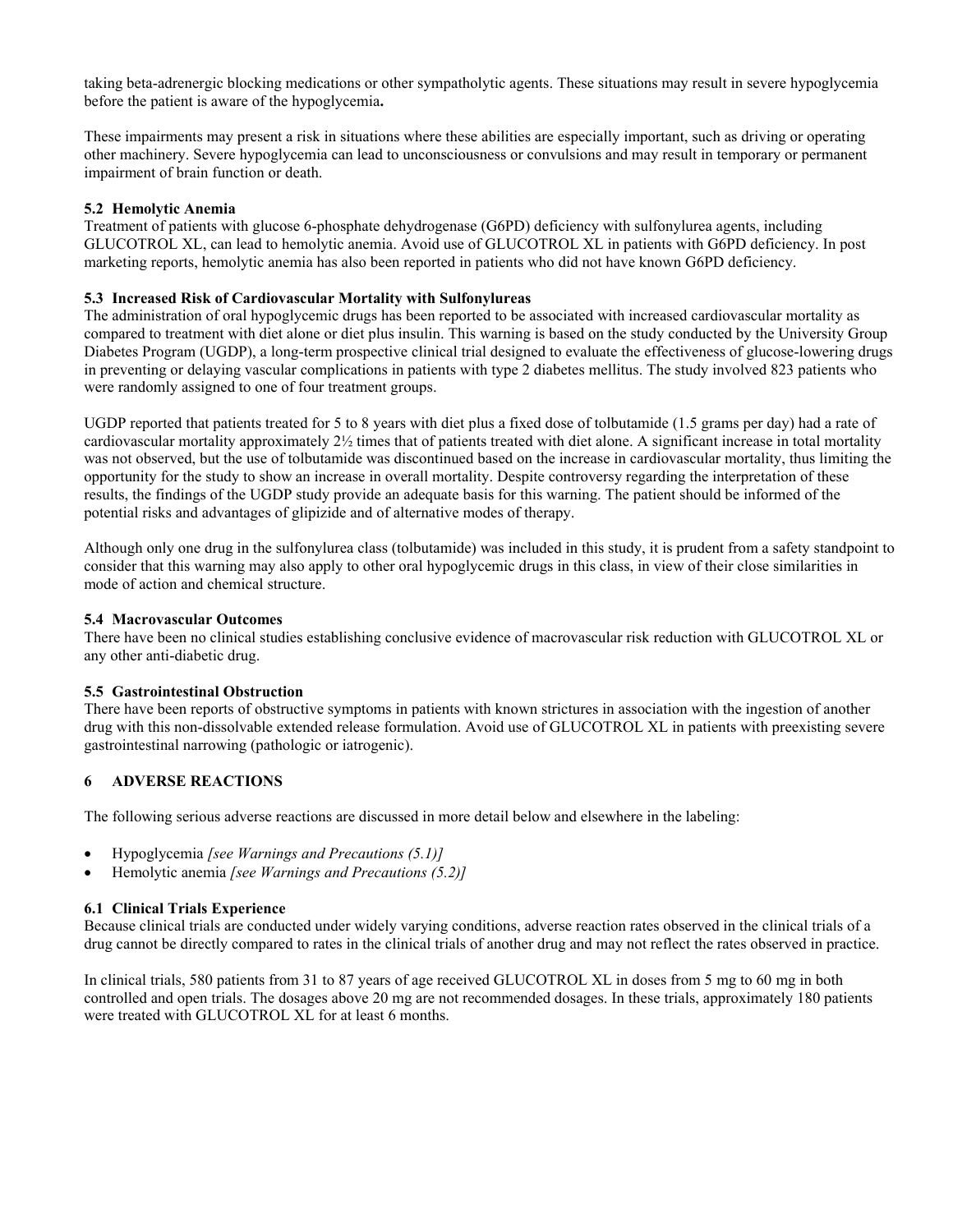Table 1 summarizes the incidence of adverse reactions, other than hypoglycemia, that were reported in pooled double-blind, placebo-controlled trials in ≥3% of GLUCOTROL XL-treated patients and more commonly than in patients who received placebo.

#### **Table 1: Incidence (%) of Adverse Reactions Reported in ≥3% of Patients Treated in Placebo-Controlled Clinical Trials and More Commonly in Patients Treated with GLUCOTROL XL (Excluding Hypoglycemia)**

|                       | $m_{\rm H}$ one connoming $m_{\rm H}$ positional |                 |  |
|-----------------------|--------------------------------------------------|-----------------|--|
|                       | <b>GLUCOTROL XL (%)</b>                          | Placebo $(\% )$ |  |
|                       | $(N=278)$                                        | $(N=69)$        |  |
| <b>Adverse Effect</b> |                                                  |                 |  |
| Dizziness             | 6.8                                              | 5.8             |  |
| Diarrhea              | 5.4                                              | 0.0             |  |
| Nervousness           | 3.6                                              | 2.9             |  |
| Tremor                | 3.6                                              | 0.0             |  |
| Flatulence            | 3.2                                              | 1.4             |  |
|                       |                                                  |                 |  |

## Hypoglycemia

Of the 580 patients that received GLUCOTROL XL in clinical trials, 3.4% had hypoglycemia documented by a blood-glucose measurement <60 mg/dL and/or symptoms believed to be associated with hypoglycemia and 2.6% of patients discontinued for this reason. Hypoglycemia was not reported for any placebo patients.

### Gastrointestinal Reactions

In clinical trials, the incidence of gastrointestinal (GI) side effects (nausea, vomiting, constipation, dyspepsia), occurred in less than 3% of GLUCOTROL XL-treated patients and were more common in GLUCOTROL XL-treated patients than those receiving placebo.

### Dermatologic Reactions

In clinical trials, allergic skin reactions, i.e., urticaria occurred in less than 1.5% of treated patients and were more common in GLUCOTROL XL treated patients than those receiving placebo. These may be transient and may disappear despite continued use of glipizide XL; if skin reactions persist, the drug should be discontinued.

#### Laboratory Tests

Mild to moderate elevations of ALT, LDH, alkaline phosphatase, BUN and creatinine have been noted. The relationship of these abnormalities to glipizide is uncertain.

#### **6.2 Postmarketing Experience**

The following adverse reactions have been identified during post approval use of GLUCOTROL XL. Because these reactions are reported voluntarily from a population of uncertain size, it is not always possible to reliably estimate their frequency or establish a causal relationship to drug exposure.

- Abdominal pain
- Cholestatic and hepatocellular forms of liver injury accompanied by jaundice
- Leukopenia, agranulocytosis, thrombocytopenia, hemolytic anemia *[see Warnings and Precautions (5.2)]*, aplastic anemia, pancytopenia
- Hepatic porphyria and disulfiram-like reactions
- Hyponatremia and the syndrome of inappropriate antidiuretic hormone (SIADH) secretion
- Rash
- There have been reports of gastrointestinal irritation and gastrointestinal bleeding with use of another drug with this nondissolvable extended release formulation.

## **7 DRUG INTERACTIONS**

## **7.1 Drugs Affecting Glucose Metabolism**

A number of medications affect glucose metabolism and may require GLUCOTROL XL dose adjustment and close monitoring for hypoglycemia or worsening glycemic control.

The following are examples of medication that may increase the glucose lowering effect of GLUCOTROL XL, increase the susceptibility to and/or intensity of hypoglycemia: antidiabetic agents, ACE inhibitors, angiotensin II receptor blocking agents, disopyramide, fibrates, fluoxetine, monoamine oxidase inhibitors, pentoxifylline, pramlintide, propoxyphene, salicylates, somatostatin analogs (e.g., octreotide), sulfonamide antibiotics, nonsteroidal anti-inflammatory agents, chloramphenicol,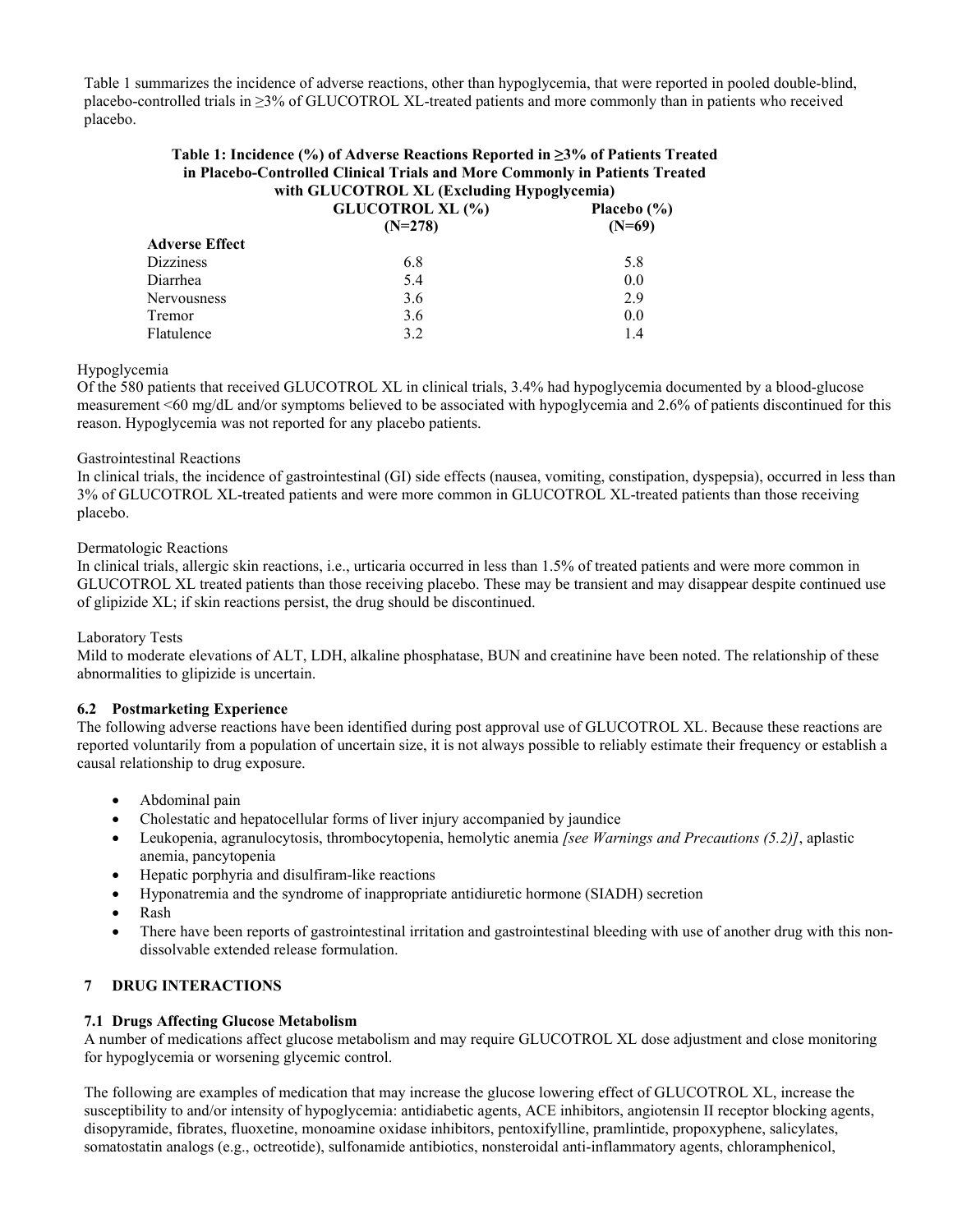probenecid, coumarins, voriconazole, H2 receptor antagonists, and quinolones. When these medications are administered to a patient receiving GLUCOTROL XL, monitor the patient closely for hypoglycemia. When these medications are discontinued from a patient receiving GLUCOTROL XL, monitor the patient closely for worsening glycemic control.

The following are examples of medication that may reduce the glucose-lowering effect of GLUCOTROL XL, leading to worsening glycemic control: atypical antipsychotics (e.g., olanzapine and clozapine), corticosteroids, danazol, diuretics, estrogens, glucagon, isoniazid, niacin, oral contraceptives, phenothiazines, progestogens (e.g., in oral contraceptives), protease inhibitors, somatropin, sympathomimetic agents (e.g., albuterol, epinephrine, terbutaline), thyroid hormones, phenytoin, nicotinic acid, and calcium channel blocking drugs. When such drugs are administered to patients receiving GLUCOTROL XL, monitor the patients closely for worsening glycemic control. When these medications are discontinued from patients receiving GLUCOTROL XL, monitor the patient closely for hypoglycemia.

Alcohol, beta-blockers, clonidine, and reserpine may lead to either potentiation or weakening of the glucose-lowering effect. Increased frequency of monitoring may be required when GLUCOTROL XL is co-administered with these drugs.

The signs of hypoglycemia may be reduced or absent in patients taking sympatholytic drugs such as beta-blockers, clonidine, guanethidine, and reserpine. Increased frequency of monitoring may be required when GLUCOTROL XL is co-administered with these drugs.

## **7.2 Miconazole**

Monitor patients closely for hypoglycemia when Glucotrol XL is co-administered with miconazole. A potential interaction between oral miconazole and oral hypoglycemic agents leading to severe hypoglycemia has been reported *[see Clinical Phamacology (12.3)]*.

## **7.3 Fluconazole**

Monitor patients closely for hypoglycemia when Glucotrol XL is co-administered with fluconazole. Concomitant treatment with fluconazole increases plasma concentrations of glipizide, which may lead to hypoglycemia *[see Clinical Pharmacology (12.3)]*.

## **7.4 Colesevelam**

GLUCOTROL XL should be administered at least 4 hours prior to the administration of colesevelam. Colesevelam can reduce the maximum plasma concentration and total exposure of glipizide when the two are coadministered *[see Clinical Pharmacology (12.3)]*.

## **8 USE IN SPECIFIC POPULATIONS**

## **8.1 Pregnancy**

## Risk Summary

Available data from a small number of published studies and postmarketing experience with GLUCOTROL XL use in pregnancy over decades have not identified any drug associated risks for major birth defects, miscarriage, or adverse maternal outcomes. However, sulfonylureas (including glipizide) cross the placenta and have been associated with neonatal adverse reactions such as hypoglycemia. Therefore, GLUCOTROL XL should be discontinued at least two weeks before expected delivery *(see Clinical Considerations).* Poorly controlled diabetes in pregnancy is also associated with risks to the mother and fetus *(see Clinical Considerations).* In animal studies, there were no effects on embryofetal development following administration of glipizide to pregnant rats and rabbits during organogenesis at doses 833 times and 8 times the human dose based on body surface area, respectively. However, increased pup mortality was observed in rats administered glipizide from gestation day 15 throughout lactation at doses 2 times the maximum human dose based on body surface area *(see Data)*.

The estimated background risk of major birth defects is 6-10% in women with pre-gestational diabetes with a HbA1c >7 and has been reported to be as high as 20-25% in women with HbA1c >10. The estimated background risk of miscarriage for the indicated population is unknown. In the U.S. general population, the estimated background risk of major birth defects and miscarriage in clinically recognized pregnancies is 2-4% and 15-20%, respectively.

## Clinical Considerations

## *Disease-Associated Maternal and/or Embryo/Fetal Risk*

Poorly-controlled diabetes in pregnancy increases the maternal risk for diabetic ketoacidosis, pre-eclampsia, miscarriage, preterm delivery, stillbirth, and delivery complications. Poorly controlled diabetes increases the fetal risk for major birth defects, stillbirth, and macrosomia related morbidity.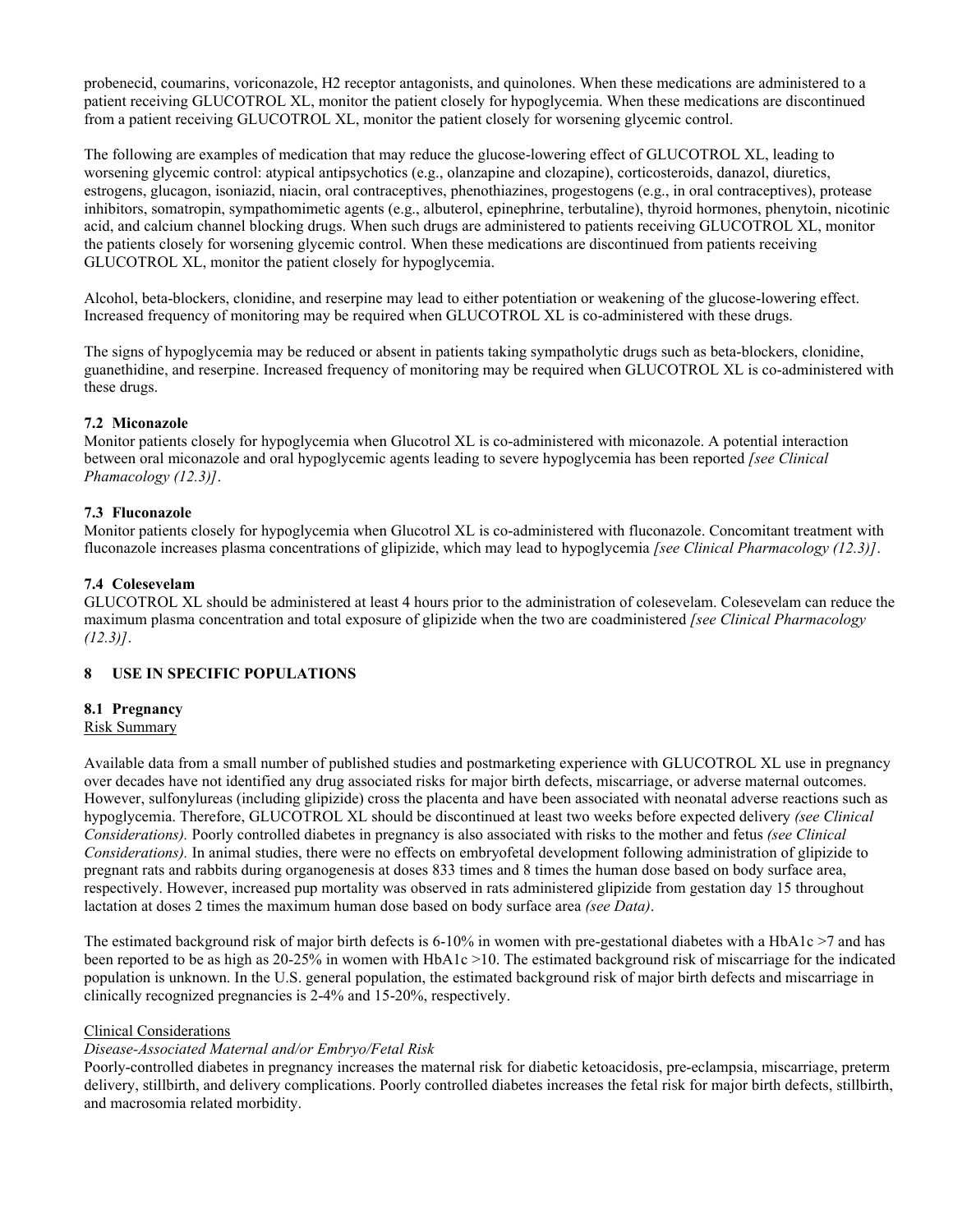## *Fetal/Neonatal Adverse Reactions*

Neonates of women with gestational diabetes who are treated with sulfonylureas during pregnancy may be at increased risk for neonatal intensive care admission and may develop respiratory distress, hypoglycemia, birth injury, and be large for gestational age. Prolonged severe hypoglycemia, lasting 4-10 days, has been reported in neonates born to mothers receiving a sulfonylurea at the time of delivery and has been reported with the use of agents with a prolonged half-life. Observe newborns for symptoms of hypoglycemia and respiratory distress and manage accordingly.

## *Dose adjustments during pregnancy and the postpartum period*

Due to reports of prolonged severe hypoglycemia in neonates born to mothers receiving a sulfonylurea at the time of delivery, GLUCOTROL XL should be discontinued at least two weeks before expected delivery *(see Fetal/Neonatal Adverse Reactions).*

#### Data

## *Animal Data*

In teratology studies in rats and rabbits, pregnant animals received daily oral doses of glipizide during the period of organogenesis at doses up to 2000 mg/kg/day and 10 mg/kg/day (approximately 833 and 8 times the human dose based on body surface area), respectively. There were no adverse effects on embryo-fetal development at any of the doses tested. In a peri- and postnatal study in pregnant rats, there was a reduced number of pups born alive following administration of glipizide from gestation day 15 throughout lactation through weaning at doses  $\geq 5$  mg/kg/day (about 2 times the recommended maximum human dose based on body surface area).

## **8.2 Lactation**

## Risk Summary

Breastfed infants of lactating women using GLUCOTROL XL should be monitored for symptoms of hypoglycemia *(see Clinical Considerations)*. Although glipizide was undetectable in human milk in one small clinical lactation study; this result is not conclusive because of the limitations of the assay used in the study. There are no data on the effects of glipizide on milk production. The developmental and health benefits of breastfeeding should be considered along with the mother's clinical need for GLUCOTROL XL and any potential adverse effects on the breastfed child from GLUCOTROL XL or from the underlying maternal condition.

#### Clinical Considerations

#### *Monitoring for adverse reactions*

Monitor breastfed infants for signs of hypoglycemia (e.g., jitters, cyanosis, apnea, hypothermia, excessive sleepiness, poor feeding, seizures).

## **8.4 Pediatric Use**

Safety and effectiveness in children have not been established.

## **8.5 Geriatric Use**

There were no overall differences in effectiveness or safety between younger and older patients, but greater sensitivity of some individuals cannot be ruled out. Elderly patients are particularly susceptible to the hypoglycemic action of anti-diabetic agents. Hypoglycemia may be difficult to recognize in these patients. Therefore, dosing should be conservative to avoid hypoglycemia *[see Dosage and Administration (2.1), Warnings and Precautions (5.1) and Clinical Pharmacology (12.3)].*

## **8.6 Hepatic Impairment**

There is no information regarding the effects of hepatic impairment on the disposition of glipizide. However, since glipizide is highly protein bound and hepatic biotransformation is the predominant route of elimination, the pharmacokinetics and/or pharmacodynamics of glipizide may be altered in patients with hepatic impairment. If hypoglycemia occurs in such patients, it may be prolonged and appropriate management should be instituted *[see Dosage and Administration (2.1), Warnings and Precautions (5.1) and Clinical Pharmacology (12.3)].*

## **10 OVERDOSAGE**

Overdosage of sulfonylureas including GLUCOTROL XL can produce severe hypoglycemia. Mild hypoglycemic symptoms without loss of consciousness or neurologic findings should be treated with oral glucose. Severe hypoglycemic reactions with coma, seizure, or other neurological impairment are medical emergencies requiring immediate treatment. The patient should be treated with glucagon or intravenous glucose. Patients should be closely monitored for a minimum of 24 to 48 hours since hypoglycemia may recur after apparent clinical recovery. Clearance of glipizide from plasma may be prolonged in persons with liver disease. Because of the extensive protein binding of glipizide, dialysis is unlikely to be of benefit.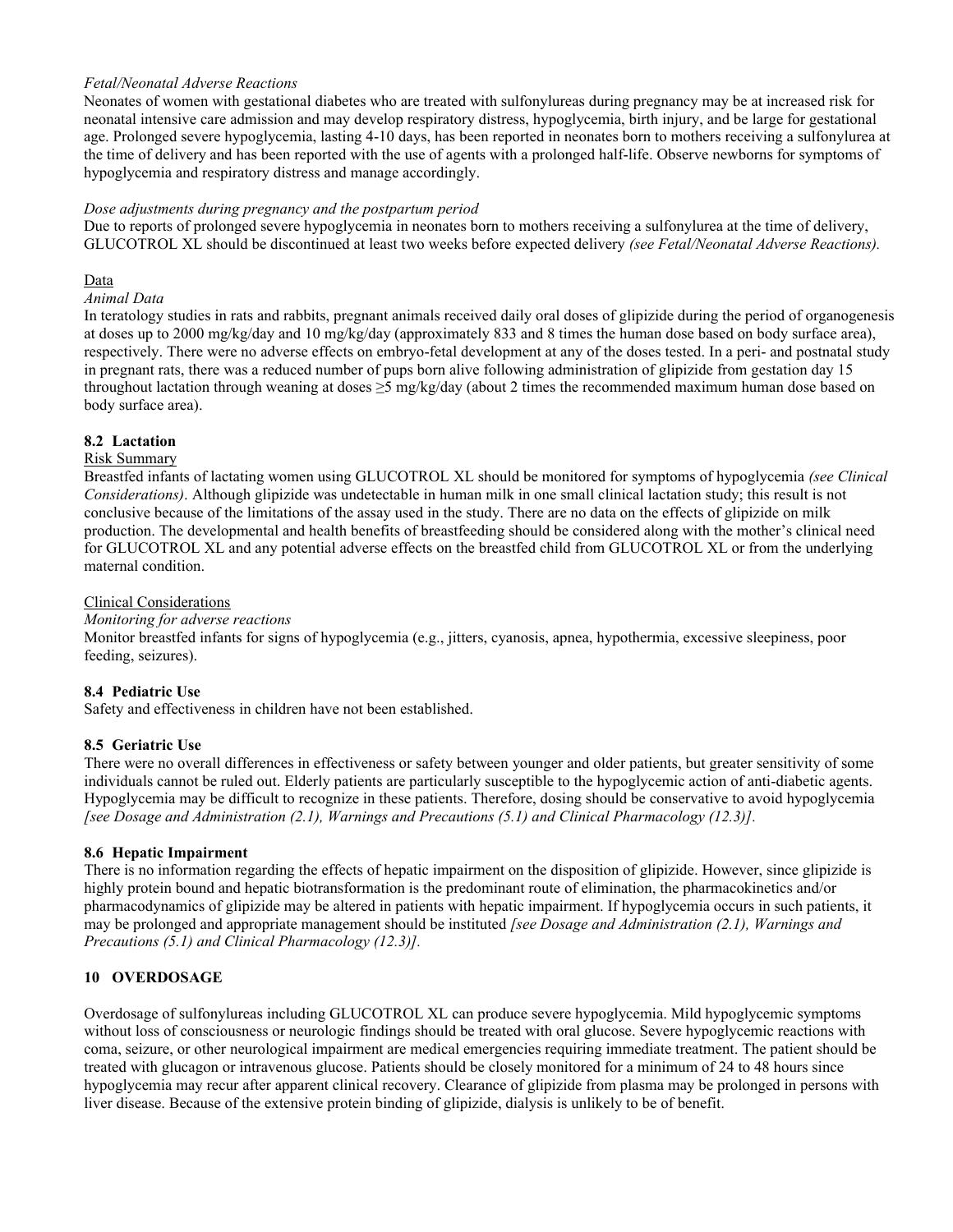## **11 DESCRIPTION**

GLUCOTROL XL (glipizide) is an oral sulfonylurea.

The Chemical Abstracts name of glipizide is 1-cyclohexyl-3-[[p-[2-(5-methylpyrazinecarboxamido)ethyl] phenyl]sulfonyl]urea. The molecular formula is  $C_{21}H_{27}N_5O_4S$ ; the molecular weight is 445.55; the structural formula is shown below:



Glipizide is a whitish, odorless powder with a pKa of 5.9. It is insoluble in water and alcohols, but soluble in 0.1 *N* NaOH; it is freely soluble in dimethylformamide.

Each tablet contains 2.75 mg glipizide to provide a 2.5 mg dose. Each tablet contains 5.49 mg glipizide to provide a 5 mg dose. Each tablet contains 10.98 mg glipizide to provide a 10 mg dose.

Inert ingredients in the 2.5 mg, 5 mg and 10 mg formulations are: polyethylene oxide, hypromellose, magnesium stearate, sodium chloride, red ferric oxide, cellulose acetate, polyethylene glycol, Opadry® blue (OY-LS-20921)(2.5 mg tablets), Opadry® white  $(YS-2-7063)$ (5 mg and 10 mg tablet) and Opacode® Black Ink (S-1-17823).

## **System Components and Performance**

GLUCOTROL XL Extended Release Tablet is similar in appearance to a conventional tablet. It consists, however, of an osmotically active drug core surrounded by a semipermeable membrane. The core itself is divided into two layers: an "active" layer containing the drug, and a "push" layer containing pharmacologically inert (but osmotically active) components. The membrane surrounding the tablet is permeable to water but not to drug or osmotic excipients. As water from the gastrointestinal tract enters the tablet, pressure increases in the osmotic layer and "pushes" against the drug layer, resulting in the release of drug through a small, laser-drilled orifice in the membrane on the drug side of the tablet.

The function of the GLUCOTROL XL Extended Release Tablet depends upon the existence of an osmotic gradient between the contents of the bi-layer core and fluid in the GI tract. The biologically inert components of the tablet remain intact during GI transit and are eliminated in the feces as an insoluble shell.

## **12 CLINICAL PHARMACOLOGY**

## **12.1 Mechanism of Action**

Glipizide primarily lowers blood glucose by stimulating the release of insulin from the pancreas, an effect dependent upon functioning beta cells in the pancreatic islets. Sulfonylureas bind to the sulfonylurea receptor in the pancreatic beta-cell plasma membrane, leading to closure of the ATP-sensitive potassium channel, thereby stimulating the release of insulin.

#### **12.2 Pharmacodynamics**

The insulinotropic response to a meal is enhanced with GLUCOTROL XL administration in diabetic patients. The postprandial insulin and C-peptide responses continue to be enhanced after at least 6 months of treatment. In two randomized, double-blind, dose-response studies comprising a total of 347 patients, there was no significant increase in fasting insulin in all GLUCOTROL XL-treated patients combined compared to placebo, although minor elevations were observed at some doses.

In studies of GLUCOTROL XL in subjects with type 2 diabete mellitus, once daily administration produced reductions in hemoglobin A1c, fasting plasma glucose and postprandial glucose. The relationship between dose and reduction in hemoglobin A1c was not established, however subjects treated with 20 mg had a greater reduction in fasting plasma glucose compared to subjects treated with 5 mg.

## **12.3 Pharmacokinetics**

#### Absorption

The absolute bioavailability of glipizide was 100% after single oral doses in patients with type 2 diabetes mellitus. Beginning 2 to 3 hours after administration of GLUCOTROL XL, plasma drug concentrations gradually rise reaching maximum concentrations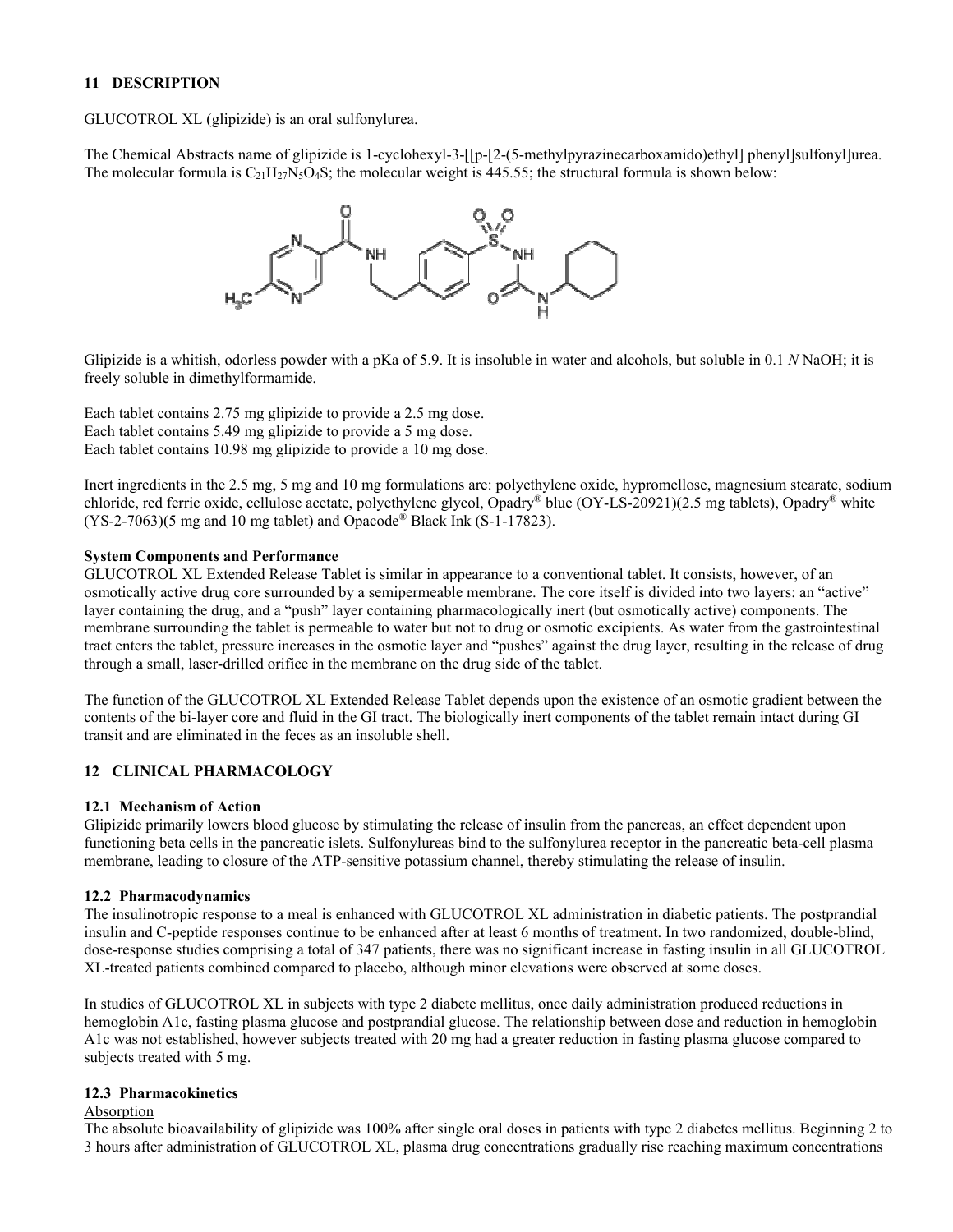within 6 to 12 hours after dosing. With subsequent once daily dosing of GLUCOTROL XL, plasma glipizide concentrations are maintained throughout the 24 hour dosing interval with less peak to trough fluctuation than that observed with twice daily dosing of immediate release glipizide.

The mean relative bioavailability of glipizide in 21 males with type 2 diabetes mellitus after administration of 20 mg GLUCOTROL XL, compared to immediate release Glucotrol (10 mg given twice daily), was 90% at steady-state. Steady-state plasma concentrations were achieved by at least the fifth day of dosing with GLUCOTROL XL in 21 males with type 2 diabetes mellitus and patients younger than 65 years. No accumulation of drug was observed in patients with type 2 diabetes mellitus during chronic dosing with GLUCOTROL XL.

Administration of GLUCOTROL XL with food has no effect on the 2 to 3 hour lag time in drug absorption. In a single dose, food effect study in 21 healthy male subjects, the administration of GLUCOTROL XL immediately before a high fat breakfast resulted in a 40% increase in the glipizide mean C<sub>max</sub> value, which was significant, but the effect on the AUC was not significant. There was no change in glucose response between the fed and fasting state. Markedly reduced GI retention times of the GLUCOTROL XL tablets over prolonged periods (e.g., short bowel syndrome) may influence the pharmacokinetic profile of the drug and potentially result in lower plasma concentrations.

In a multiple dose study in 26 males with type 2 diabetes mellitus, the pharmacokinetics of glipizide were linear with GLUCOTROL XL in that the plasma drug concentrations increased proportionately with dose. In a single dose study in 24 healthy subjects, four 5-mg, two 10-mg, and one 20-mg GLUCOTROL XL tablets were bioequivalent. In a separate single dose study in 36 healthy subjects, four 2.5-mg GLUCOTROL XL tablets were bioequivalent to one 10-mg GLUCOTROL XL tablet.

### Distribution

The mean volume of distribution was approximately 10 liters after single intravenous doses in patients with type 2 diabetes mellitus. Glipizide is 98–99% bound to serum proteins, primarily to albumin.

### Metabolism

The major metabolites of glipizide are products of aromatic hydroxylation and have no hypoglycemic activity. A minor metabolite, an acetylamino-ethyl benzene derivative, which accounts for less than 2% of a dose, is reported to have 1/10 to 1/3 as much hypoglycemic activity as the parent compound.

#### Elimination

Glipizide is eliminated primarily by hepatic biotransformation: less than 10% of a dose is excreted as unchanged drug in urine and feces; approximately 90% of a dose is excreted as biotransformation products in urine (80%) and feces (10%). The mean total body clearance of glipizide was approximately 3 liters per hour after single intravenous doses in patients with type 2 diabetes mellitus. The mean terminal elimination half-life of glipizide ranged from 2 to 5 hours after single or multiple doses in patients with type 2 diabetes mellitus.

#### **Specific Populations**

#### Pediatric:

Studies characterizing the pharmacokinetics of glipizide in pediatric patients have not been performed.

#### Geriatric:

There were no differences in the pharmacokinetics of glipizide after single dose administration to older diabetic subjects compared to younger healthy subjects *[see Use in Specific Populations (8.5)].*

#### Renal Impairment:

The pharmacokinetics of glipizide has not been evaluated in patients with varying degree of renal impairment. Limited data indicates that glipizide biotransformation products may remain in circulation for a longer time in subjects with renal impairment than that seen in subjects with normal renal function.

#### Hepatic Impairment:

The pharmacokinetics of glipizide has not been evaluated in patients with hepatic impairment.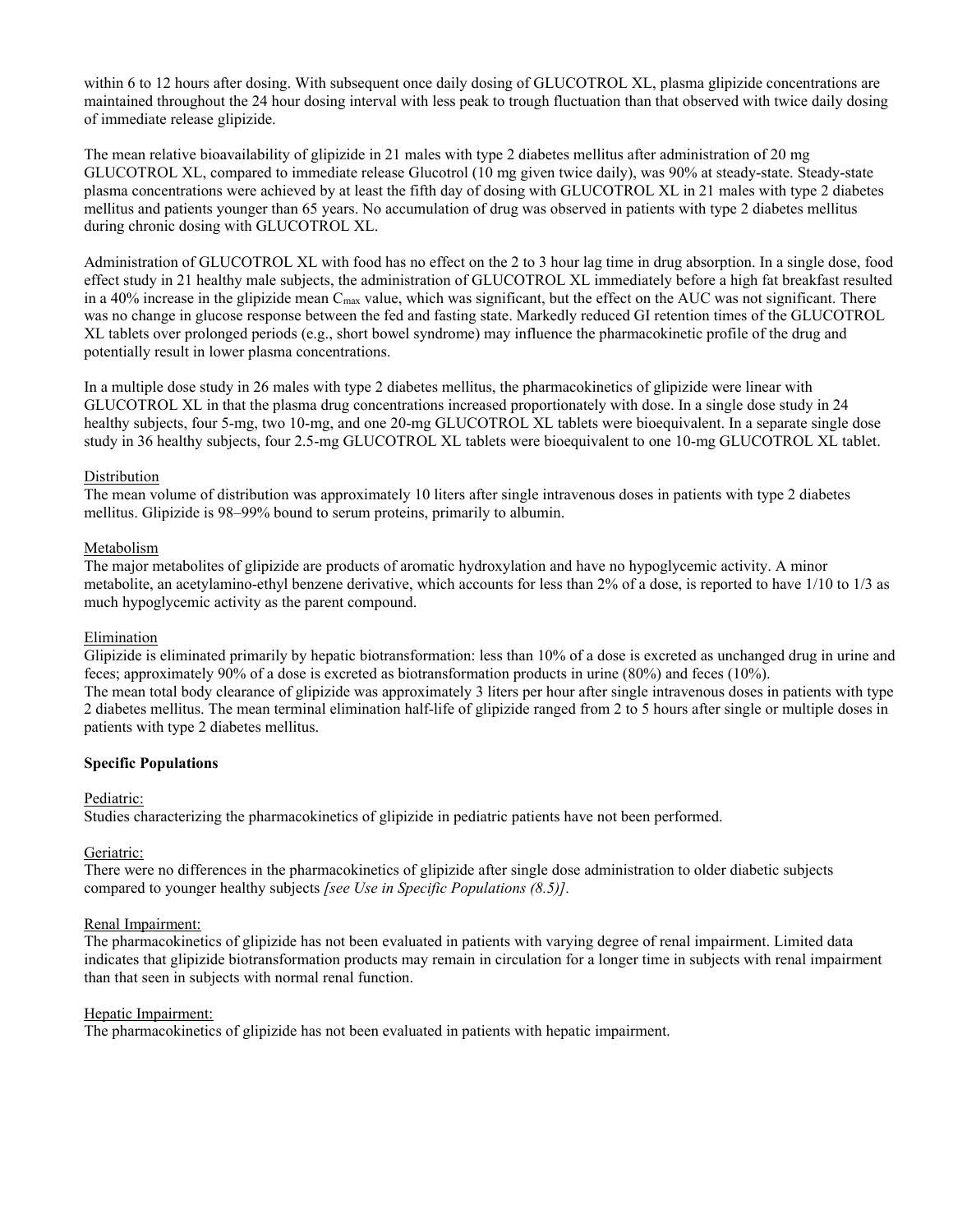## **Drug-drug Interactions**

## Miconazole

A potential interaction between oral miconazole and oral glipizide leading to severe hypoglycemia has been reported. Whether this interaction also occurs with the intravenous, topical, or vaginal preparations of miconazole is not known *[see Drug Interactions (7.2)].*

## Fluconazole

Concomitant treatment with fluconazole increases plasma concentrations of glipizide. The effect of concomitant administration of Diflucan® (fluconazole) and Glucotrol has been demonstrated in a placebo controlled crossover study in healthy volunteers. All subjects received Glucotrol alone and following treatment with 100 mg of Diflucan<sup>®</sup> as a single daily oral dose for 7 days. The mean percentage increase in the glipizide AUC after fluconazole administration was 56.9% (range: 35 to 81%) *[see Drug Interactions (7.3)].*

## Colesevelam

Colesevelam can reduce the maximum plasma concentration and total exposure of glipizide when the two are coadministered. In studies assessing the effect of colesevelam on the pharmacokinetics of glipizide ER in healthy volunteers, reductions in glipizide AUC<sub>0-∞</sub> and C<sub>max</sub> of 12% and 13%, respectively were observed when colesevelam was coadministered with glipizide ER. When glipizide ER was administered 4 hours prior to colesevelam, there was no significant change in glipizide AUC<sub>0-∞</sub> or C<sub>max</sub>, -4% and 0%, respectively *[see Drug Interactions (7.4)].*

## **13 NONCLINICAL TOXICOLOGY**

## **13.1 Carcinogenesis, Mutagenesis, Impairment of Fertility**

A twenty month study in rats and an eighteen month study in mice at doses up to 75 times the maximum human dose revealed no evidence of drug-related carcinogenicity. Bacterial and *in vivo* mutagenicity tests were uniformly negative. Studies in rats of both sexes at doses up to 20 times the human dose based on body surface area, showed no effects on fertility.

## **15 REFERENCES**

## **1.** *Diabetes***, 19, SUPP. 2: 747–830, 1970**

## **16 HOW SUPPLIED/STORAGE AND HANDLING**

GLUCOTROL XL (glipizide) Extended Release Tablets are supplied to provide 2.5 mg, 5 mg, and 10 mg round, biconvex tablets and imprinted with black ink as follows:

| <b>Tablet</b><br>Strength | <b>Tablet</b><br>Color/<br><b>Shape</b> | <b>Tablet Markings</b>               | <b>Package Size</b>              | <b>NDC</b> Code                      |
|---------------------------|-----------------------------------------|--------------------------------------|----------------------------------|--------------------------------------|
| $2.5 \text{ mg}$          | Blue<br>Round<br><b>Biconvex</b>        | imprinted with "GXL 2.5" on one side | Bottles of 30                    | NDC 0049-0170-01                     |
| $5 \text{ mg}$            | White<br>Round<br><b>Biconvex</b>       | imprinted with "GXL 5" on one side   | Bottles of 100<br>Bottles of 500 | NDC 0049-0174-02<br>NDC 0049-0174-03 |
| $10 \text{ mg}$           | White<br>Round<br><b>Biconvex</b>       | imprinted with "GXL 10" on one side  | Bottles of 100<br>Bottles of 500 | NDC 0049-0178-07<br>NDC 0049-0178-08 |

## **Table 2. GLUCOTROL XL Tablet Presentations**

**Recommended Storage:** The tablets should be protected from moisture and humidity. Store at 68-77°F (20-25°C); excursions permitted between 59°F and 86°F (15°C and 30°C) [see USP Controlled Room Temperature].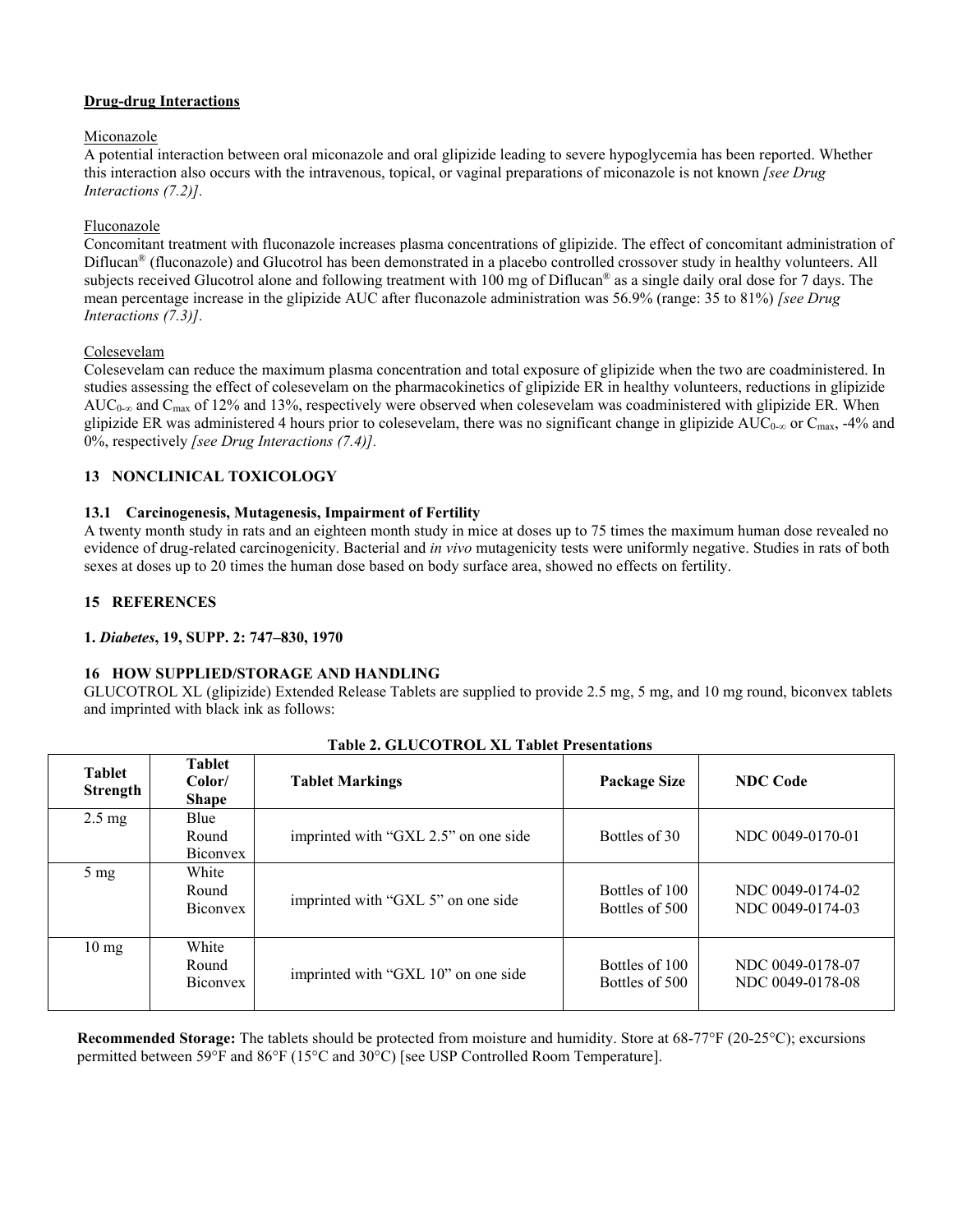## **17 PATIENT COUNSELING INFORMATION**

Advise the patient to read the FDA-approved patient labeling (Patient Information).

Inform patients of the potential adverse reactions of GLUCOTROL XL including hypoglycemia. Explain the risks of hypoglycemia, its symptoms and treatment, and conditions that predispose to its development to patients and responsible family members. Also inform patients about the importance of adhering to dietary instructions, of a regular exercise program, and of regular testing of glycemic control.

Inform patients that GLUCOTROL XL should be swallowed whole. Inform patients that they should not chew, divide or crush tablets and they may occasionally notice in their stool something that looks like a tablet. In the GLUCOTROL XL tablet, the medication is contained within a non-dissolvable shell that has been specially designed to slowly release the drug so the body can absorb it.

## Pregnancy

Advise females of reproductive potential to inform their prescriber of a known or suspected pregnancy *[see Use in Specific Populations (8.1)].*

### Lactation

Advise breastfeeding women taking GLUCOTROL XL to monitor breastfed infants for signs of hypoglycemia (e.g., jitters, cyanosis, hypothermia, excessive sleepiness, poor feeding, seizures) *[see Use in Specific [Populations \(8.2\)\]](http://www.pfizer.com/).*

This product's label may have been updated. For full prescribing information, please visit www.pfizer.com.

Distributed by



Koerig Division of Pfizer Inc, NY, NY 10017

LAB-0113-16.0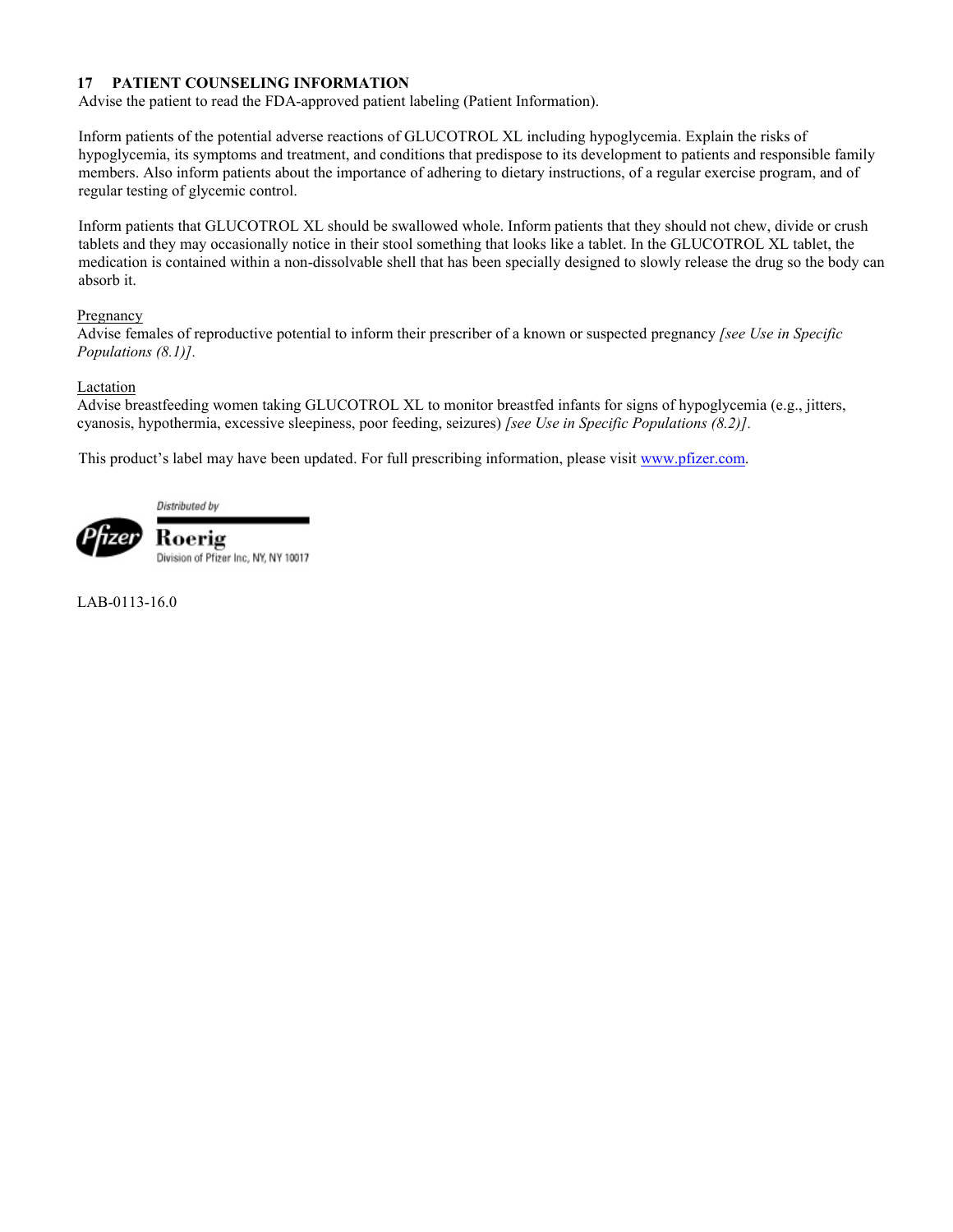## **PATIENT INFORMATION GLUCOTROL XL (GLˈUːKˌOTROL)** (glipizide) extended release tablets

## **What is GLUCOTROL XL?**

- GLUCOTROL XL is a prescription medicine you take by mouth used along with diet and exercise to lower blood sugar in adults with type 2 diabetes mellitus.
- GLUCOTROL XL is not for people with type 1 diabetes or people with diabetic ketoacidosis.

It is not known if GLUCOTROL XL is safe and effective in children under 18 years of age.

# **Who Should Not Take GLUCOTROL XL?**

# **Do not use GLUCOTROL XL if you:**

- have a condition called diabetic ketoacidosis
- have ever had an allergic reaction to glipizide or any of the other ingredients in GLUCOTROL XL. See the end of this Patient Information for a complete list of ingredients in GLUCOTROL XL.

## **What should I tell my doctor before taking GLUCOTROL XL? Before you take GLUCOTROL XL, tell your healthcare provider if you:**

- Have ever had a condition called diabetic ketoacidosis
- Have kidney or liver problems
- Have had a blockage or narrowing of your intestines due to illness or past surgery
- Have chronic (continuing) diarrhea
- Have glucose-6-phosphate dehydrogenase (G6PD) deficiency. This condition usually runs in families. People with G6PD deficiency who take GLUCOTROL XL may develop hemolytic anemia (fast breakdown of red blood cells).
- Are pregnant or might be pregnant. It is not known if GLUCOTROL XL will harm your unborn baby. If you are pregnant, talk to your healthcare provider about the best way to control your blood sugar while you are pregnant. You should not take GLUCOTROL XL during the last two weeks of pregnancy.
- Are breastfeeding or plan to breastfeed. It is not known if GLUCOTROL XL passes into your breast milk. You and your healthcare provider should decide the best way to feed your baby during treatment with GLUCOTROL XL.

**Tell your doctor about all the medicines you take**, including prescription and over-the-counter medicines, vitamins, and herbal supplements.

GLUCOTROL XL may affect the way other medicines work, and other medicines may affect how GLUCOTROL XL works.

Some medicines can affect how well GLUCOTROL XL works or may affect you blood sugar level. Know the medicines you take. Keep a list of them and show it to your healthcare provider and pharmacist when you get a new medicine.

# **How should I take GLUCOTROL XL?**

- Take GLUCOTROL XL exactly as your healthcare provider tells you to take it.
- Your healthcare provider will tell you how much GLUCOTROL XL to take and when to take it.
- Take GLUCOTROL XL by mouth, 1 time each day with breakfast or your first meal of the day.
- Each GLUCOTROL XL tablet will release the medicine slowly over 24 hours. This is why you take it only 1 time each day.
- Swallow the GLUCOTROL XL whole. **Do not break, crush, dissolve, chew, or cut** the tablet in half. This will damage the tablet and release too much medicine into your body at one time.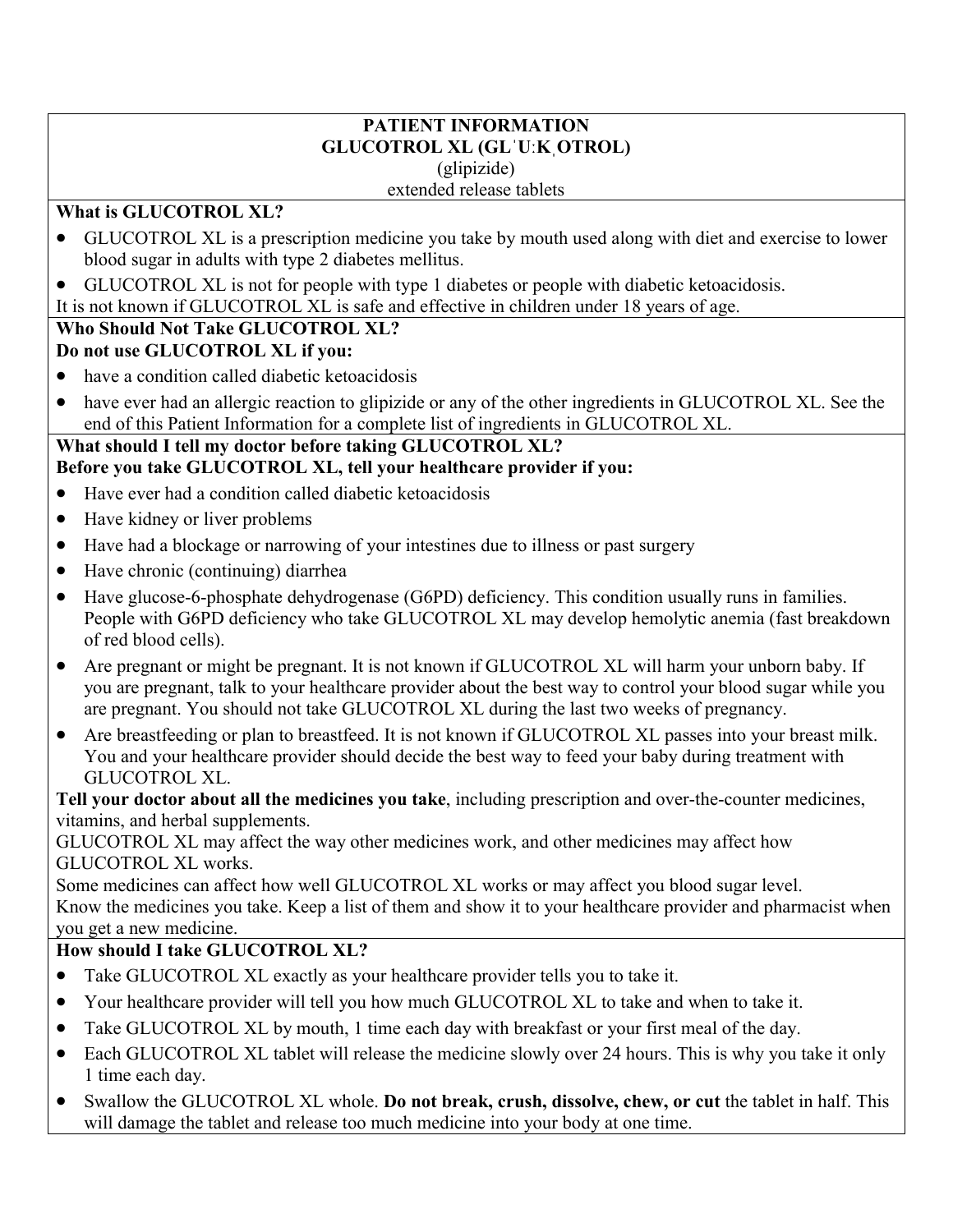- When you take GLUCOTROL XL you may see something in your stool that looks like a tablet. This is the empty shell from the tablet. It is normal for the empty shell to pass with your bowel movement after medicine has been absorbed by your body.
- It is important to take GLUCOTROL XL every day to help keep your blood sugar level under good control. Your healthcare provider may change your dose depending on your blood sugar test results. If your blood sugar level is not under control, call your healthcare provider. Do not change your dose unless your healthcare provider tells you to.
- If you take too much GLUCOTROL XL, call your healthcare provider or go to the nearest emergency room right away.

Your healthcare provider may tell you to take GLUCOTROL XL with other diabetes medicines. Low blood sugar can happen more often when GLUCOTROL XL is taken with other diabetes medicines. See "**What are the possible side effects of GLUCOTROL XL?**"

- Check your blood sugar as your healthcare provider tells you to.
- Stay on your prescribed diet and exercise program while taking GLUCOTROL XL.

# **What should I avoid while taking GLUCOTROL XL?**

- Do not drink alcohol while taking GLUCOTROL XL. It can increase your chances of getting serious side effects.
- Do not drive, operate machinery, or do other dangerous activities until you know how GLUCOTROL XL affects you.

## **What are the possible side effects of GLUCOTROL XL? GLUCOTROL XL can cause serious side effects, including:**

- Low blood sugar. **GLUCOTROL XL** may cause low blood sugar. Signs and symptoms of low blood sugar may include:
	- a cold clammy feeling hunger
- - unusual sweating fast heartbeat
		-
	- dizziness headache
		-
- 
- weakness blurred vision
	- trembling <br>
	slurred speech
- shakiness tingling in the lips or hands

If you have signs or symptoms of low blood sugar, eat or drink something with sugar in it right away. If you do not feel better or your blood sugar level does not go up, call your healthcare provider or go to the nearest emergency room.

**The most common side effects of GLUCOTROL XL include:** dizziness, diarrhea, nervousness, tremor, and gas.

These are not all the possible side effects of GLUCOTROL XL. For more information, ask your healthcare provider or pharmacist.

Call your doctor for medical advice about side effects. You may report side effects to FDA at 1-800-FDA-1088. **How to store GLUCOTROL XL?**

- Store GLUCOTROL XL at room temperature between  $68^{\circ}$ F to  $77^{\circ}$ F (20 $^{\circ}$ C to 25 $^{\circ}$ C).
- Store GLUCOTROL XL in a dry place, in its original container.

# **Keep GLUCOTROL XL and all medicines out of reach of children**.

# **General information about the safe and effective use of GLUCOTROL XL.**

Medicines are sometimes prescribed for purposes other than those listed in a patient information leaflet. Do not use GLUCOTROL XL for a condition for which it was not prescribed. Do not give GLUCOTROL XL to other people, even if they have the same symptoms you have. It may harm them.

This Patient Information summarizes the most important information about GLUCOTROL XL. If you would like more information, talk with your healthcare provider. You can ask your pharmacist or healthcare provider